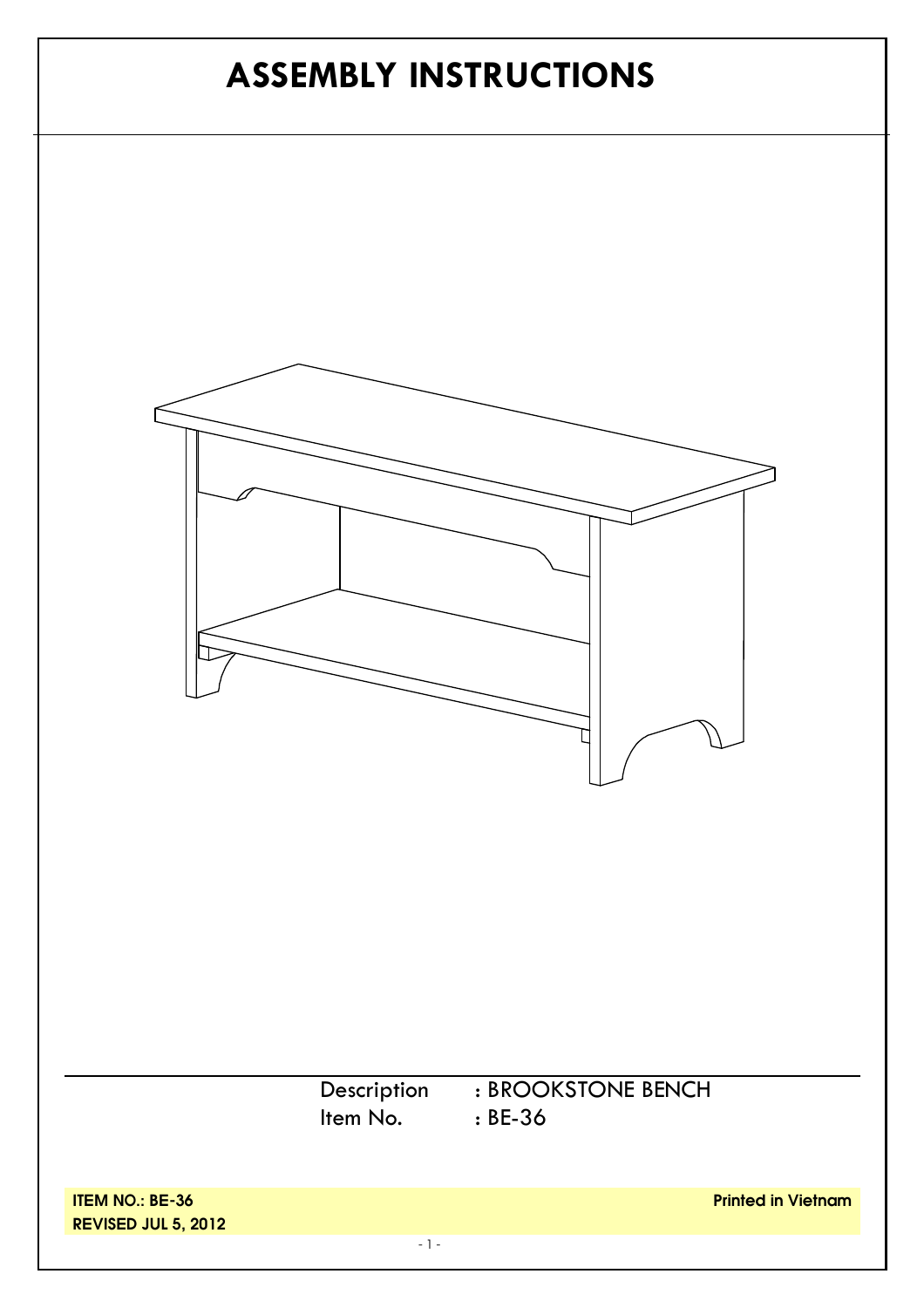### **BEFORE ASSEMBLY**

Thank you for purchasing this quality product. This product has been designed for easy assembly and constructed for durability. All parts were checked prior to packaging to insure quality. Prior to beginning assembly, however, make sure all parts and hardware are included and free of obvious defect. If a part is missing or defective, please contact the store where purchased. If hardware is missing, or you need help with assembly, please call toll free 888-944-8396.

#### **IMPORTANT NOTE:**

- Place all wooden parts on a clean and smooth surface such as a rug or carpet to avoid the parts from being scratched.
- Remove all wrapping material, including staples & packing straps before you start to assemble.
- DO NOT tighten all screws and bolts until completely assembled.
- Keep all hardware parts out of reach of children.

## **PART LIST**

When unpacking, please be careful not to discard any parts with the packaging. Before continuing, please make sure you have the following parts:

| <b>NO</b> | Description | Qty | Sketch | <b>NO</b> | Description | Qty | Sketch |
|-----------|-------------|-----|--------|-----------|-------------|-----|--------|
| A         | Top         |     | ∽      |           |             |     |        |
| B         | Side panel  | 2   |        | C         | Shelf       |     |        |

## **HARDWARE LIST**

When unpacking, please be careful not to discard any parts with the packaging. Before continuing, please make sure you have all of the following hardware:

| <b>NO</b> | Description                   | Qty | Sketch     | <b>NO</b> | <b>Description</b>                  | Qty | Sketch |
|-----------|-------------------------------|-----|------------|-----------|-------------------------------------|-----|--------|
|           | <b>Bolt</b><br>(M6x30mm)      | 8   | mmmmm<br>0 | J         | Flat washer<br>$(\Phi6.5x\Phi13mm)$ | 8   |        |
| 2         | Spring washer<br>(Ф6.5xФ13mm) | 8   |            | 4         | Allen key<br>(4mm)                  |     |        |

**ITEM NO.: BE-36 REVISED JUL 5, 2012** **Printed in Vietnam**